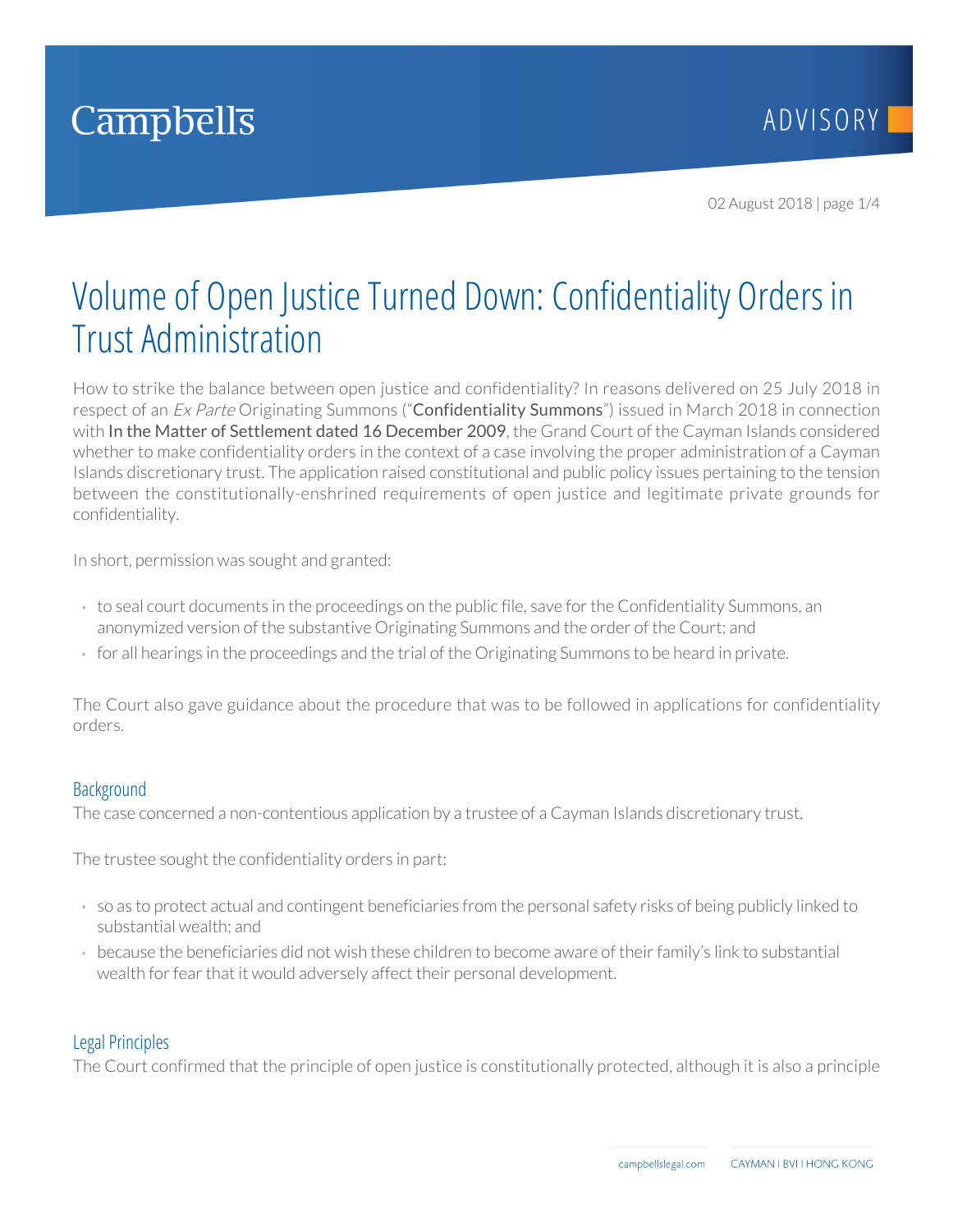at common law. Rights of privacy are also protected under the Cayman Islands Constitution. A balance needs to be struck between these potentially competing rights.

In relation to the principle of open justice, the right to a fair hearing is protected by section 7(1) and 7(9) of the Cayman Islands Constitution. The Court held that these provisions should be construed broadly. However, the principle was expressly limited by section 7(10).

The grounds on which private hearings may take place are circumstances of necessity or expedience involving the following categories of cases:

- where publicity prejudices the public interest;
- in interlocutory proceedings;
- on grounds of public morality;
- the welfare of minors;
- the protection of commercial confidence; or
- the protection of the private lives of persons concerned in the proceedings.

The relevant 'gateways' for seeking confidentiality orders in non-contentious trust applications will typically be the welfare of minors and/or the protection of private lives of persons concerned in the proceedings.

The Court said that, where an offshore jurisdiction promotes the establishment of trusts as an effective mechanism for legitimately conserving and protecting settlors' wealth, the host courts must be at least sympathetic to confidentiality applications made on the basis that the Court should protect the welfare of minor beneficiaries and the privacy of beneficiaries generally so that the trust can be administered in a way which does not prejudice the rights of those potentially interested in it.

The Court suggested that the balance struck between open justice and confidentiality in the Cayman Islands might well weigh more towards confidentiality than might be the case in, for example, England. However, the Court said "This does not involve any dilution of the basic constitutional and common law test that there is a presumption in favour of open justice and that confidentiality orders should not be granted (or continued) where there is a public interest in transparency."

The needs of transparency will be strongest, the Court said, where persons linked to the trust are subject to tax or regulatory proceedings, or the sources and 'concealment' of their wealth are matters which are already the subject of media scrutiny. In such cases there will be an obvious risk that the granting of a confidentiality order will have the effect of the Court providing (or appearing to provide) a cloak for impropriety.

#### Procedure

Under the Grand Court Rules it is not permitted to file an anonymised form of originating process without prior leave of the Court.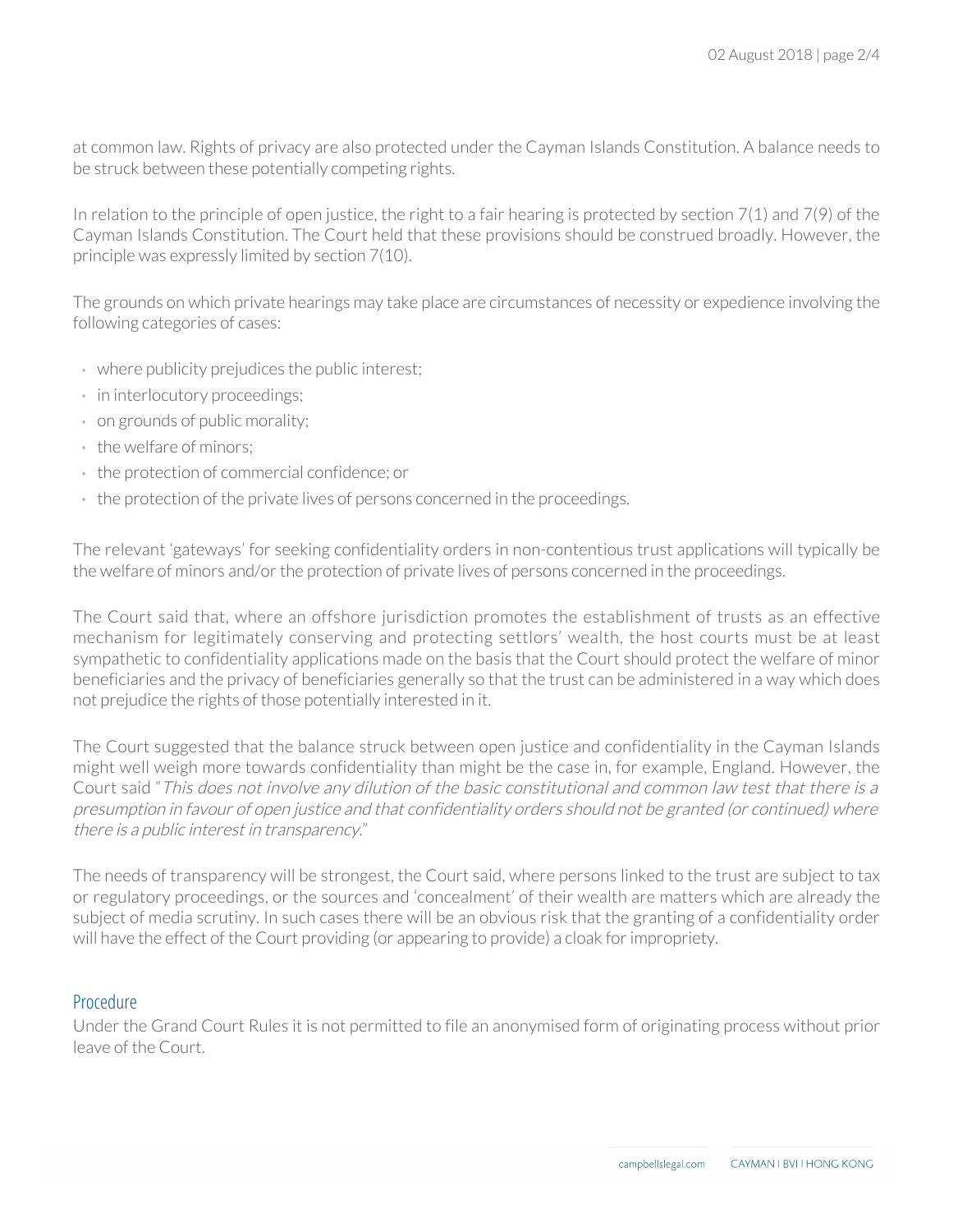In this case, the Court treated the Confidentiality Summons as an interlocutory summons in the main action issued before the filing of the Confidentiality Summons. The Court found that it had an inherent jurisdiction to grant injunctive relief and that this was the proper basis for granting the confidentiality order by way of interlocutory relief in the proposed action.

Applicants for ex parte confidentiality orders have continuing duties to make full and frank disclosure. There is a positive duty to make disclosure to the Court, either before or after a confidentiality order is obtained, if:

- the trustees, beneficiaries or any other persons linked with the trust are or become subject to foreign criminal, tax or other public investigative proceedings; or
- information about the trust or the beneficiaries' wealth is in or enters the public domain.

Moreover, the Court held that the general procedure suggested by the "English Practice Guidance: Interim Non-Disclosure Orders" should be followed in the Cayman Islands, subject to appropriate modifications which may be required to fit the needs of particular cases and the local legal context.

An additional safeguard was proposed by the Trustee in this case. An anonymised version of the substantive Originating Summons endorsed with portions of the confidentiality order (signifying, amongst other things, the right to apply to set it aside) was ordered to be placed on the Register of Writs which is open to public inspection.

#### Comment

Offshore jurisdictions are in a good position to develop the common law in the balance to be struck between open justice and confidentiality, given the economic importance of confidentiality. At first blush, this may be a case in which the balance between open justice and confidentiality has fallen rather more heavily in favour of confidentiality than might otherwise have been expected. However, the Court was satisfied in the circumstances of the case that "there was no public interest in open justice which outweighed the countervailing interests of protecting the welfare of minor beneficiaries, protecting the private lives of the adult beneficiaries and generally protecting the Trustee's ability to peaceably hold and administer the Trust assets". The tenor of the Court's reasoning suggests that the Court may be inclined against granting similar confidentiality orders in cases where there is a greater public interest in open justice.

Please contact the authors if you have any questions.